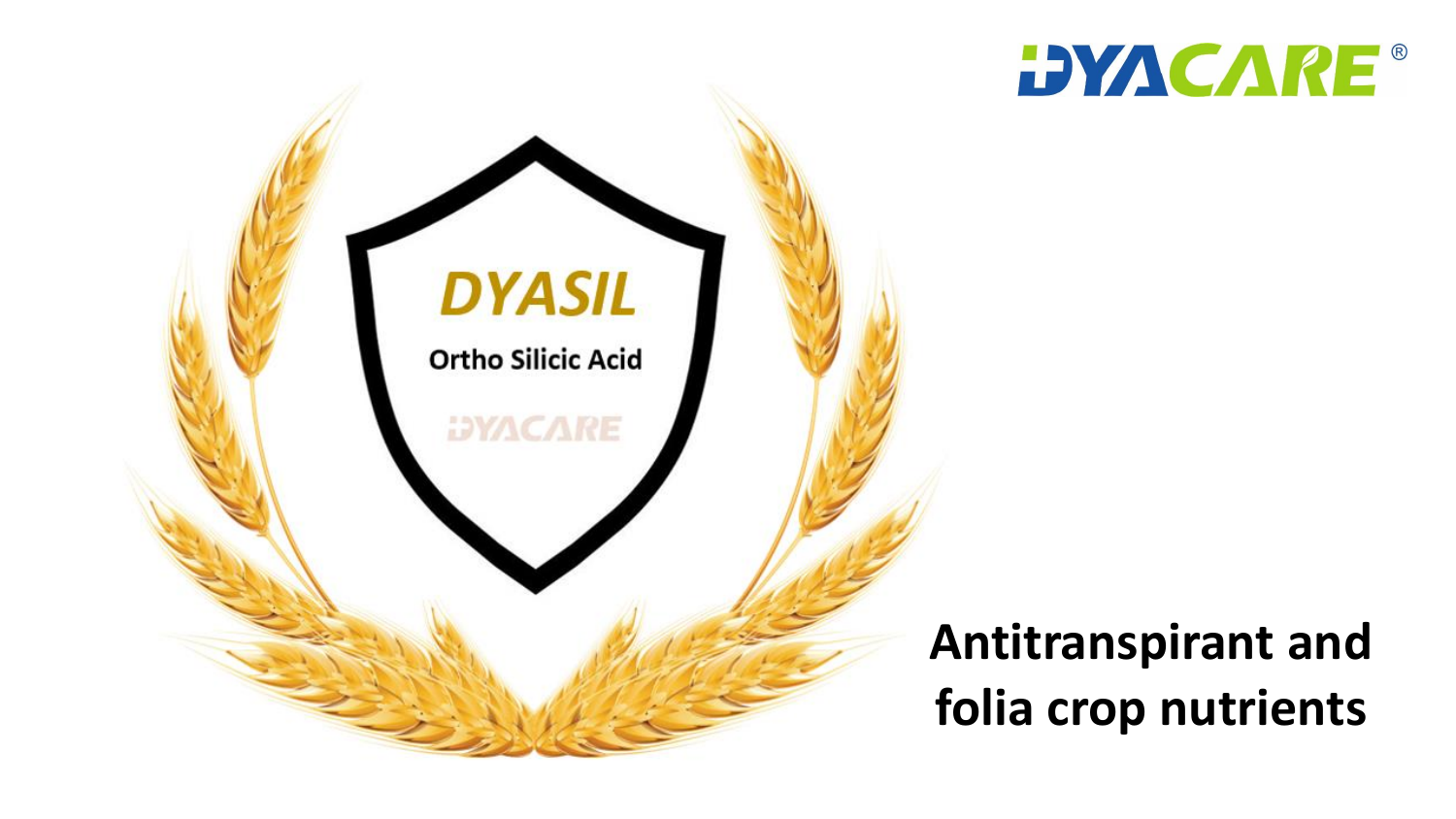



### **Ortho silicic acid plant nutrition and protection**

Ortho silicic acid is recognised for its benefits within plant nutrition and structural development. It helps to reinforce plant cell walls by forming solid amorphous, hydrated silica gell between the cuticle and cell wall, and between the cell membrane and cell wall, creating stronger plants with greater tolerance toward drought, heavy metals, pests and diseases.

As ortho silicic acid accumulates within cell walls it quickly hardens to provide structural support. The xylem and phloem are also strengthened and expanded to enable higher sap pressures, enabling important nutrients like calcium to move extensively throughout the plant. With the provision of improved osmoregulation, ortho silicic acid reduces stress from cold, heat, drought and environmental issues.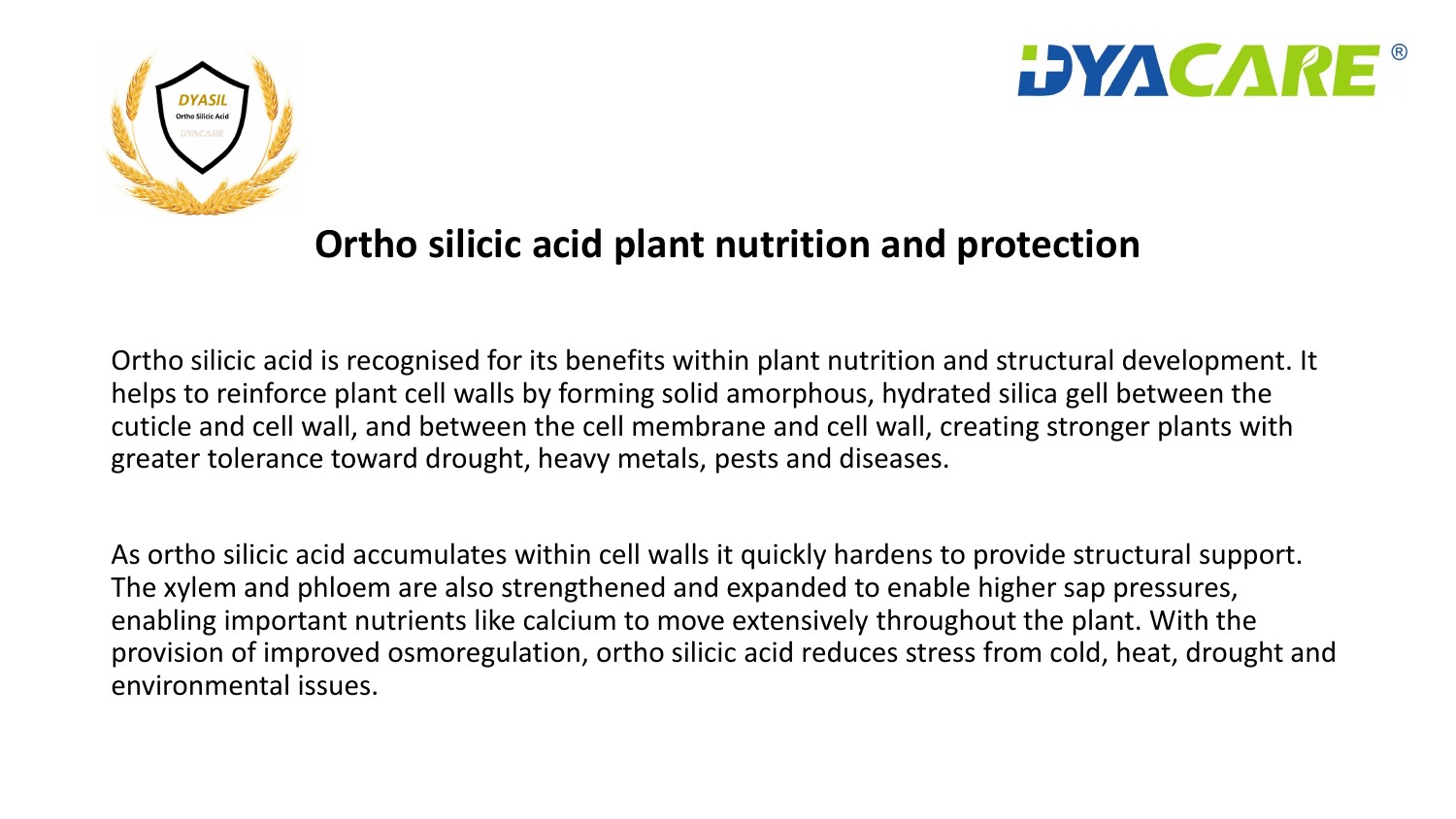



### **The effect of treating plants with Silicon**

The upper leaf is on a cucumber plant treated with foliar applied nutrients plus silicon, while the lower leaf was treated with a nutrient solution that was unamended with silicon. Both leaves were inoculated with equal amounts of conidia of (*S. fuliginea*) Powdery Mildew. (*R Belanger, P. Bowen, D Ehret & J. Menzies*)

#### **Not all sources of silicon are the same!**

| Silicon source            | <b>Plant availability</b> | <b>Declaration</b> |
|---------------------------|---------------------------|--------------------|
| <b>Ortho Silicic acid</b> | <b>Within hours</b>       | Organic certified  |
| Oligomeric silicic acid   | Within days               | Synthetic          |
| Potassium silicate        | Within weeks              | Industrial         |
| Calcium silicate          | Within months             | <b>Mining</b>      |
| Sand                      | Within years              | <b>Natural</b>     |



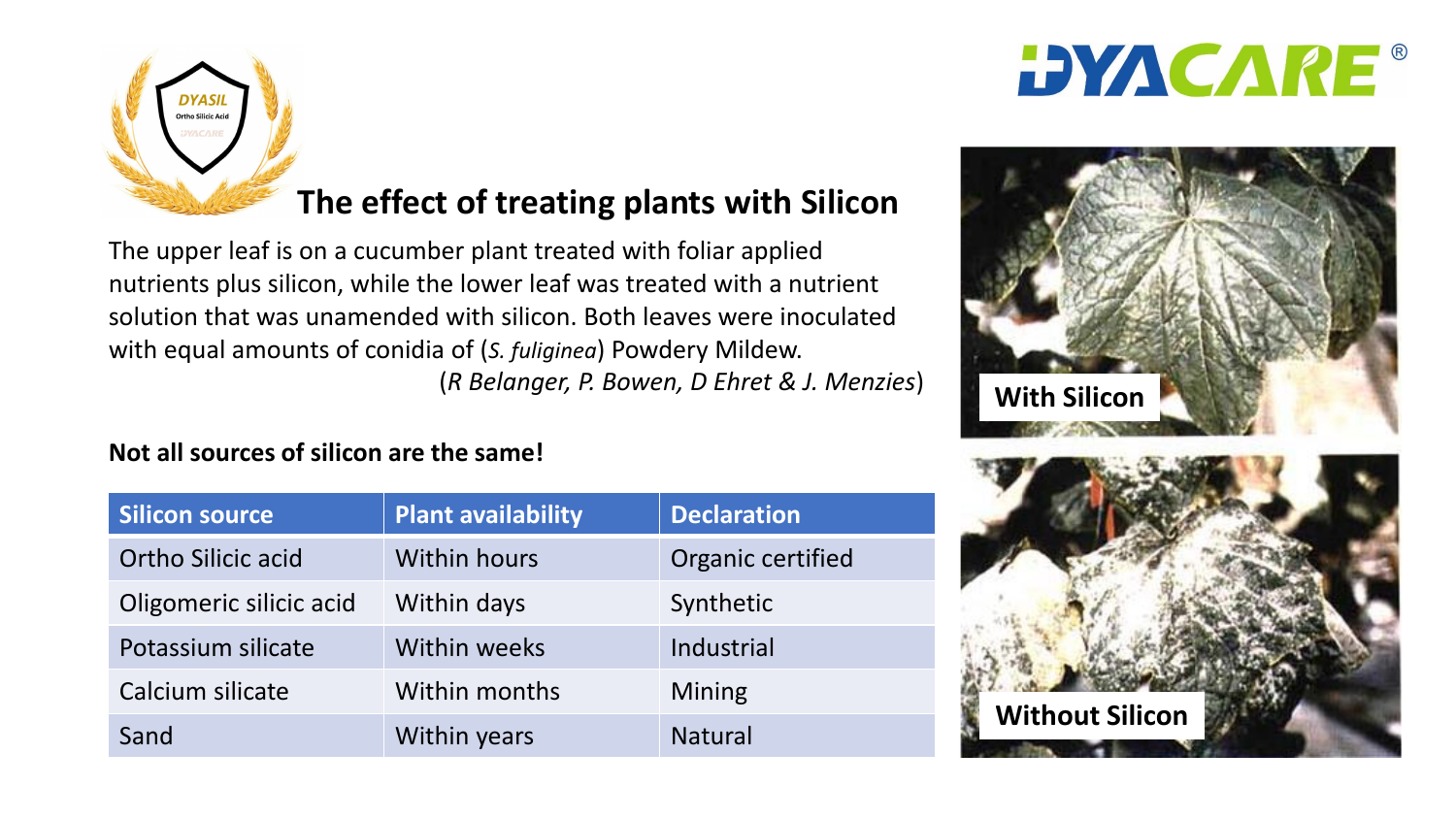



#### **Antitranspirant benefits**

**DYASIL-OSA** creates a light biodegradable film over leaf pores that provides temporary antitranspirant benefits through reductions in water loss via evapotranspiration.

Regular applications every 14 days maintains protection without risk of degrading the plants natural physiology

> MANAGEMENT ENVIRONMENTAL **FACTORS**

WEATHER PARAMETER

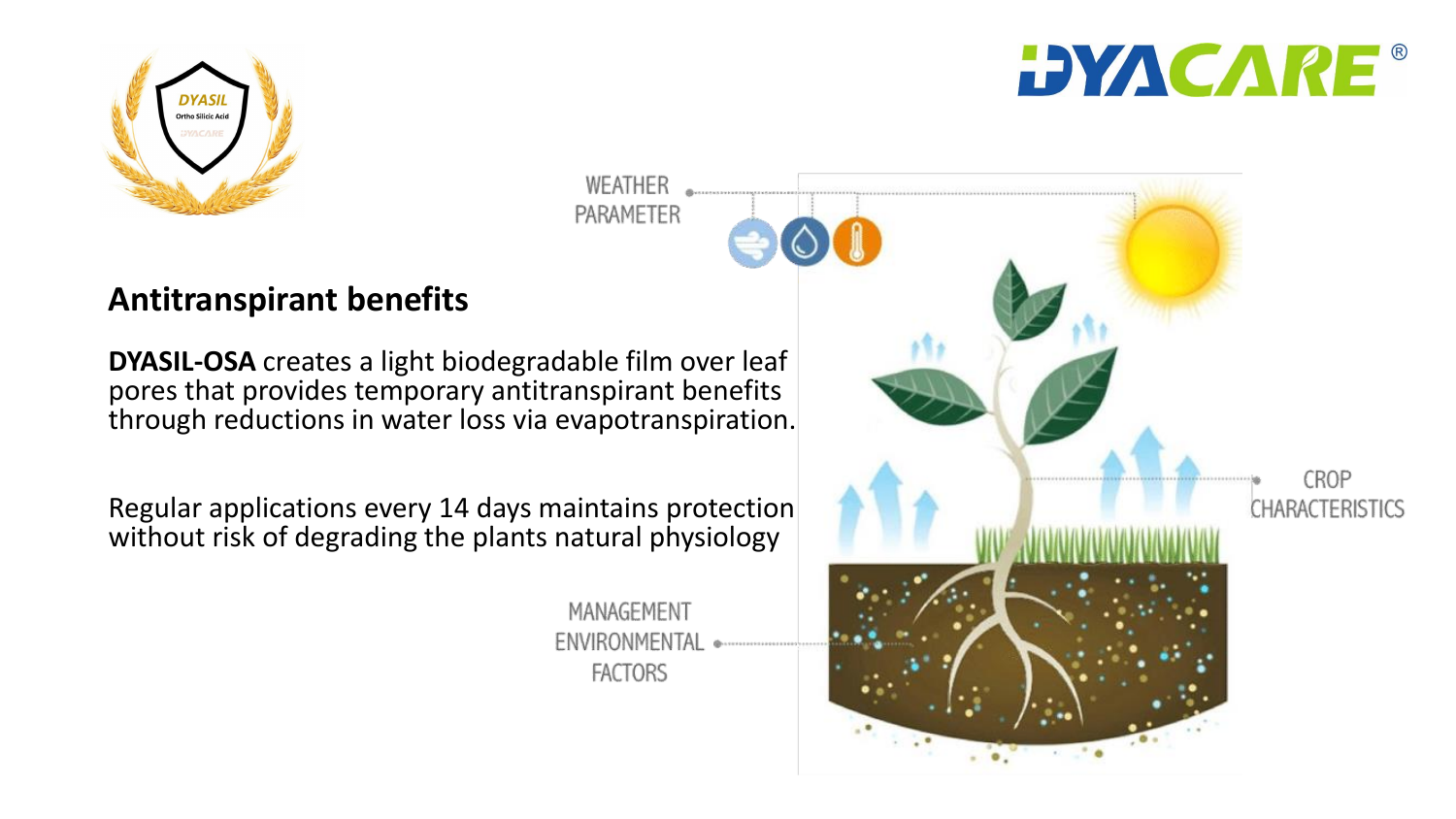

*DYASIL-0SA* improves the physical Functionality of cells throughout the plant.

Si in plants is found to alleviate many biotic and abiotic stresses.

It does not form a constituent of any cellular component but is primarily deposited on the walls of the epidermis and vascular tissues conferring strength, rigidity and resistance to pests and diseases.

# **DYACARE®**

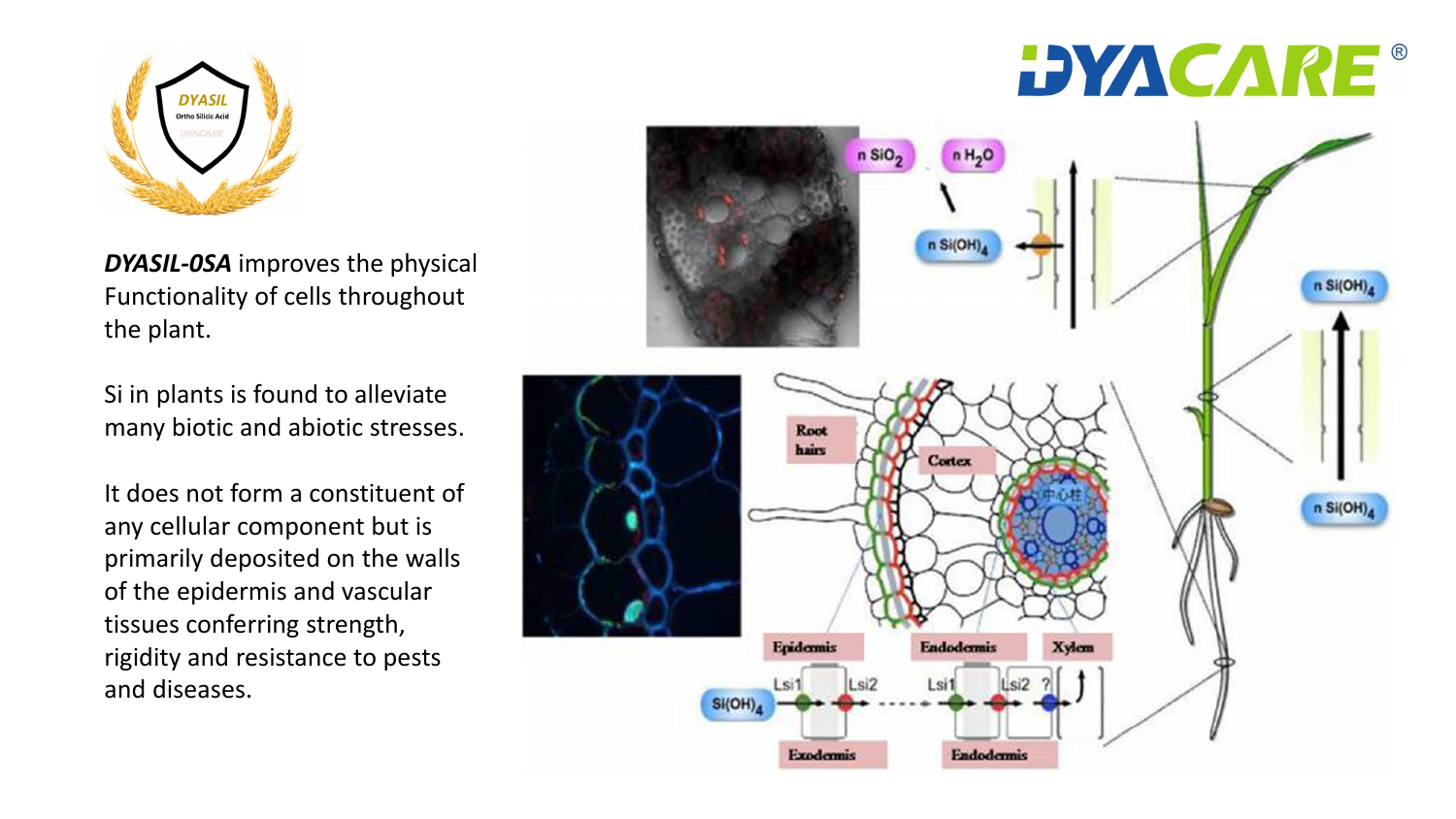



Agriculture and horticulture

- Stronger stalks and stems for reduced risk of lodging
- Improved photosynthesis through extended leaf and chlorophyll life
- Reduced transpiration, heat and drought stress
- Greater resistance to cell penetration by pests, fungi and mildew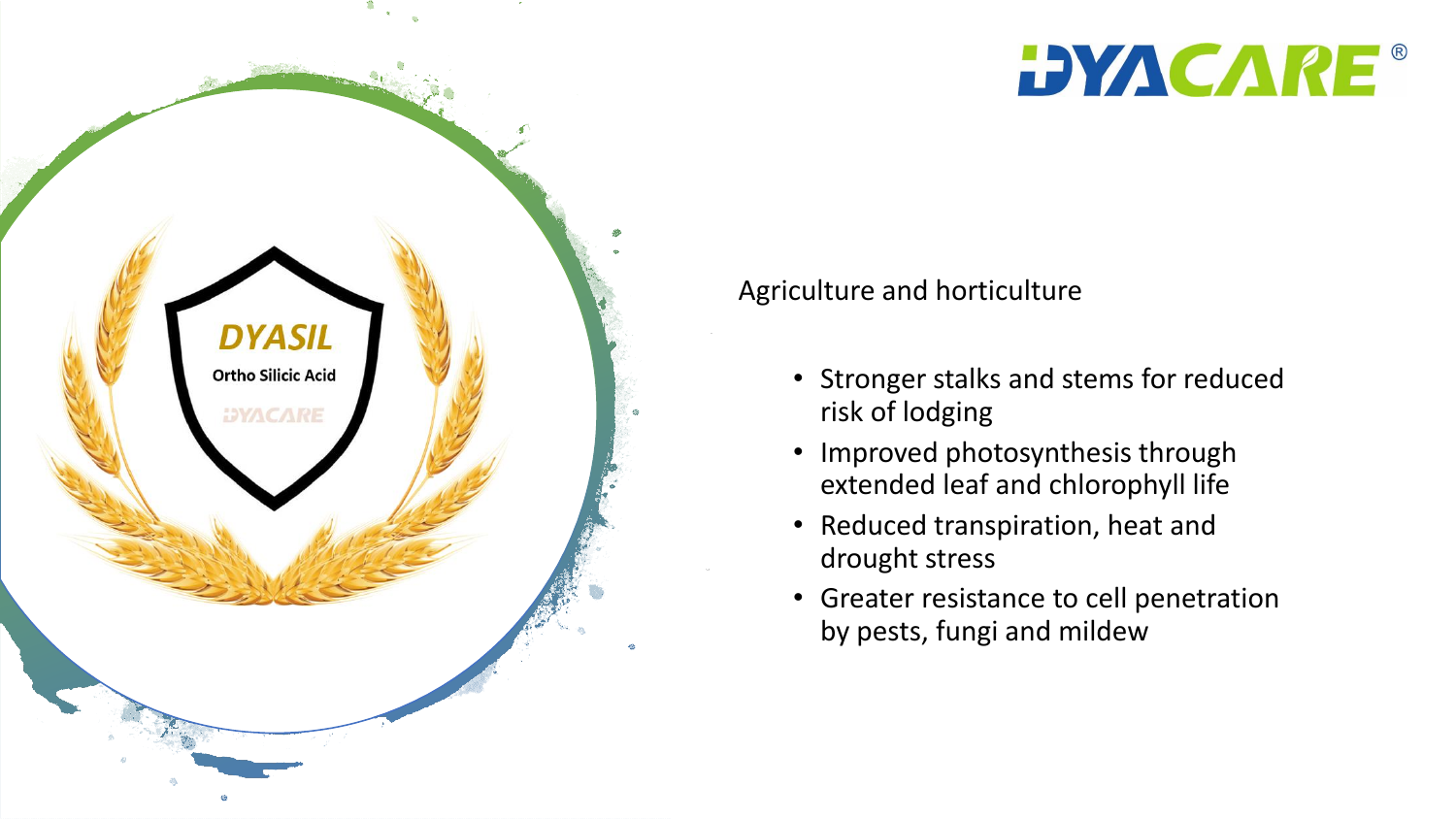



Fruit, vegetables and flowers

- Improved firmness and colour of flowers
- Helps resistance to frost, fungi, pests and environmental stresses
- More fruit remains on the plant until maturity building sugars for higher Brix values and improved taste
- Reduction in skin splitting, shape distortion of fruits and tubers, while also extending shelf life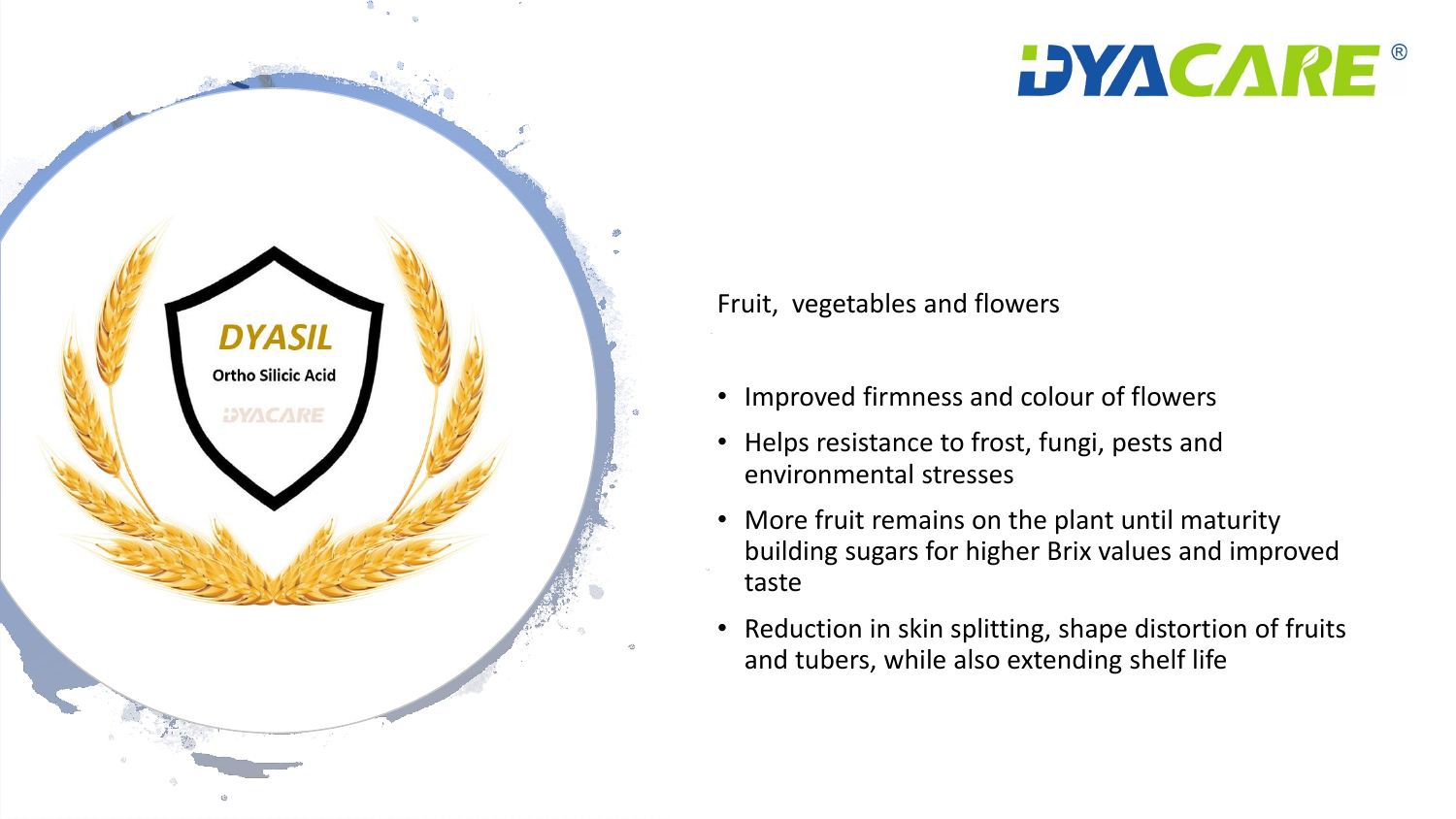

#### *DYASIL-OSA* liquid ortho silicic acid is recognised for its benefits within plant nutrition and structural development.

Ortho silicic acid provides a range of agronomic benefits within the soil around the root zone, and also forms beeficial complexes within the soil solution.

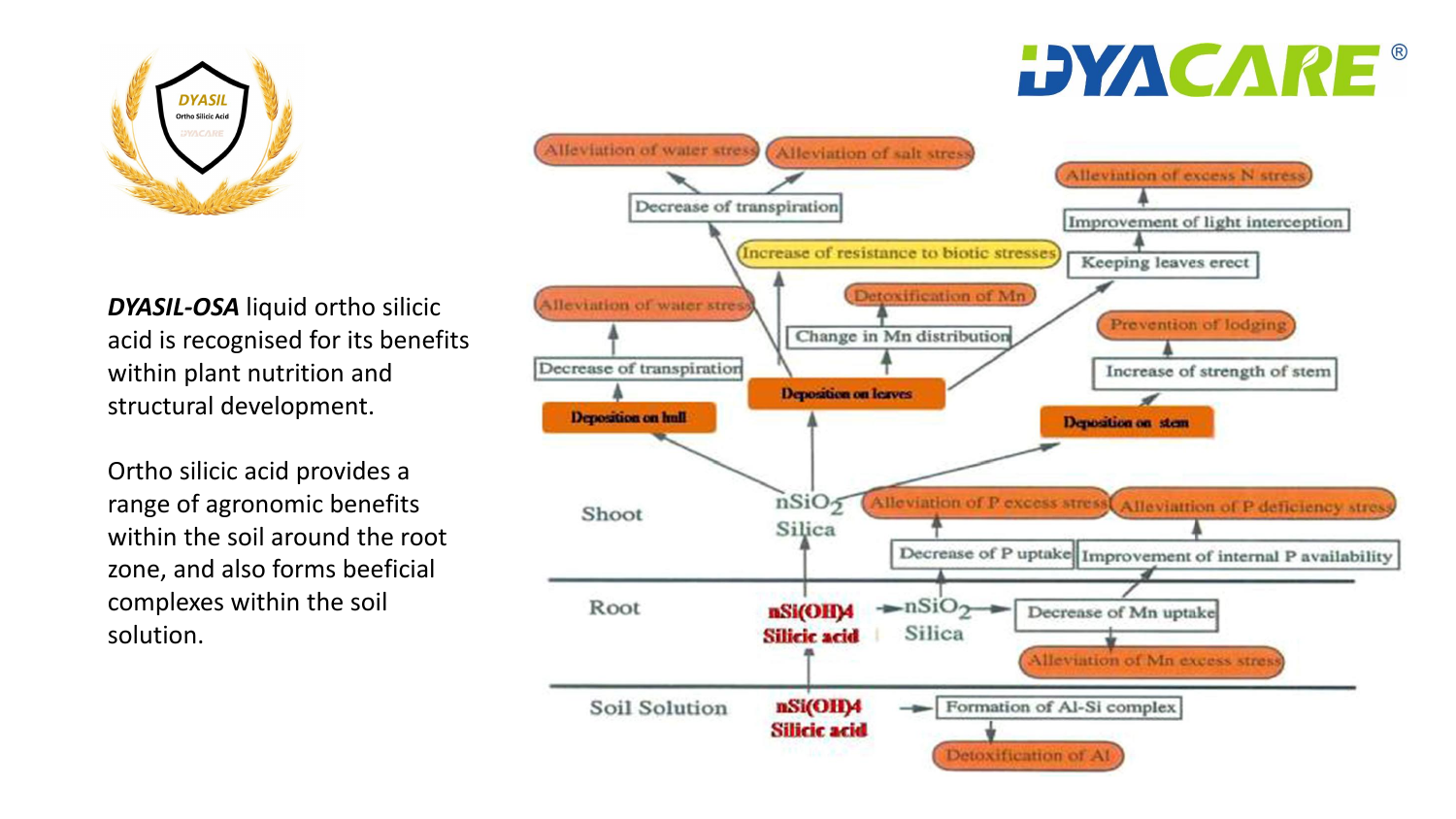

*Independent trial - December 2018 -Viggi Agro Products, Namakkal, Tamil Nadu, India*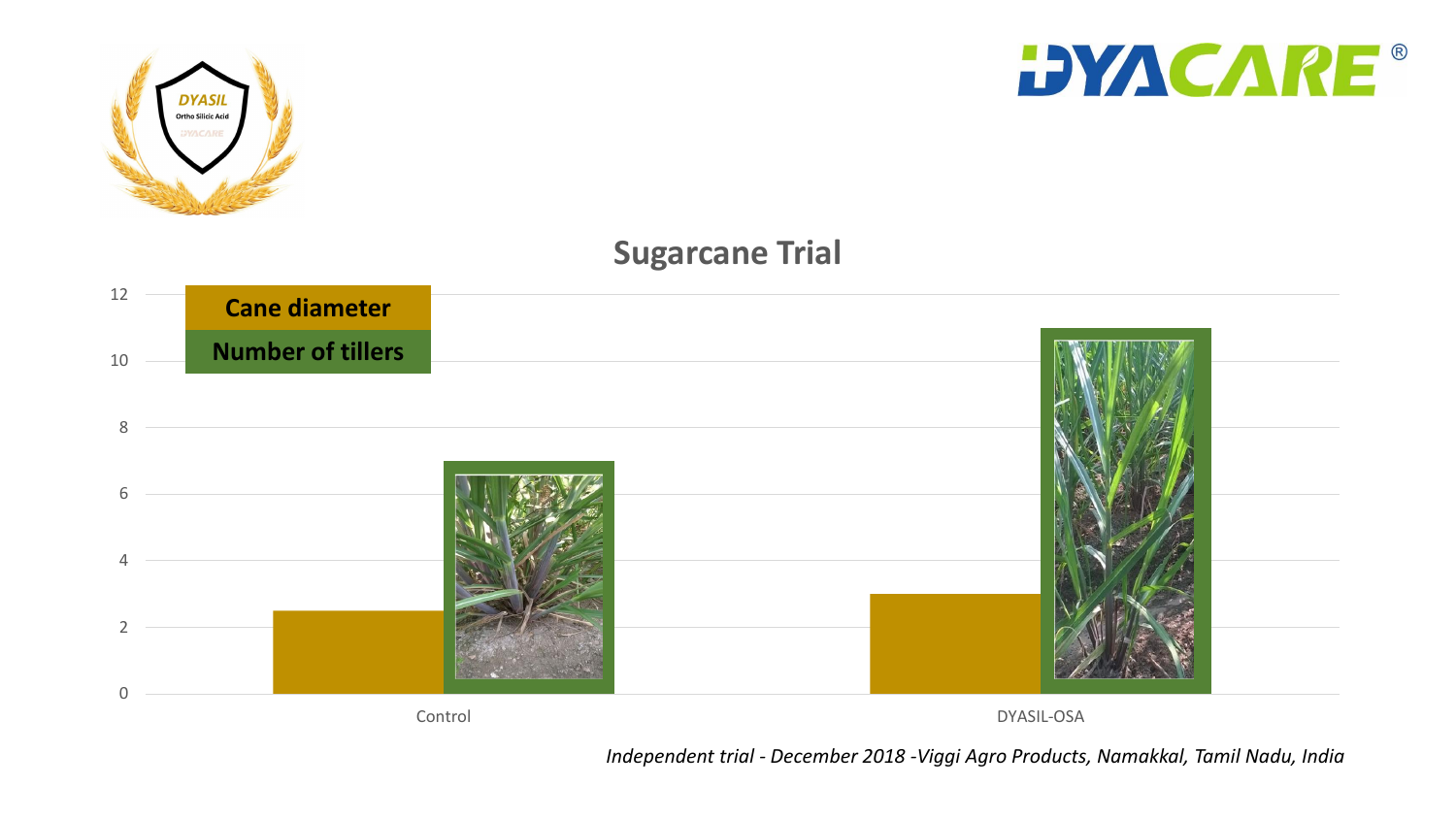



#### **Jasmine**



*Independent trial - Ecogreen Foundation, Namakkal, Tamil Nadu, India Oct0ber-December 2018*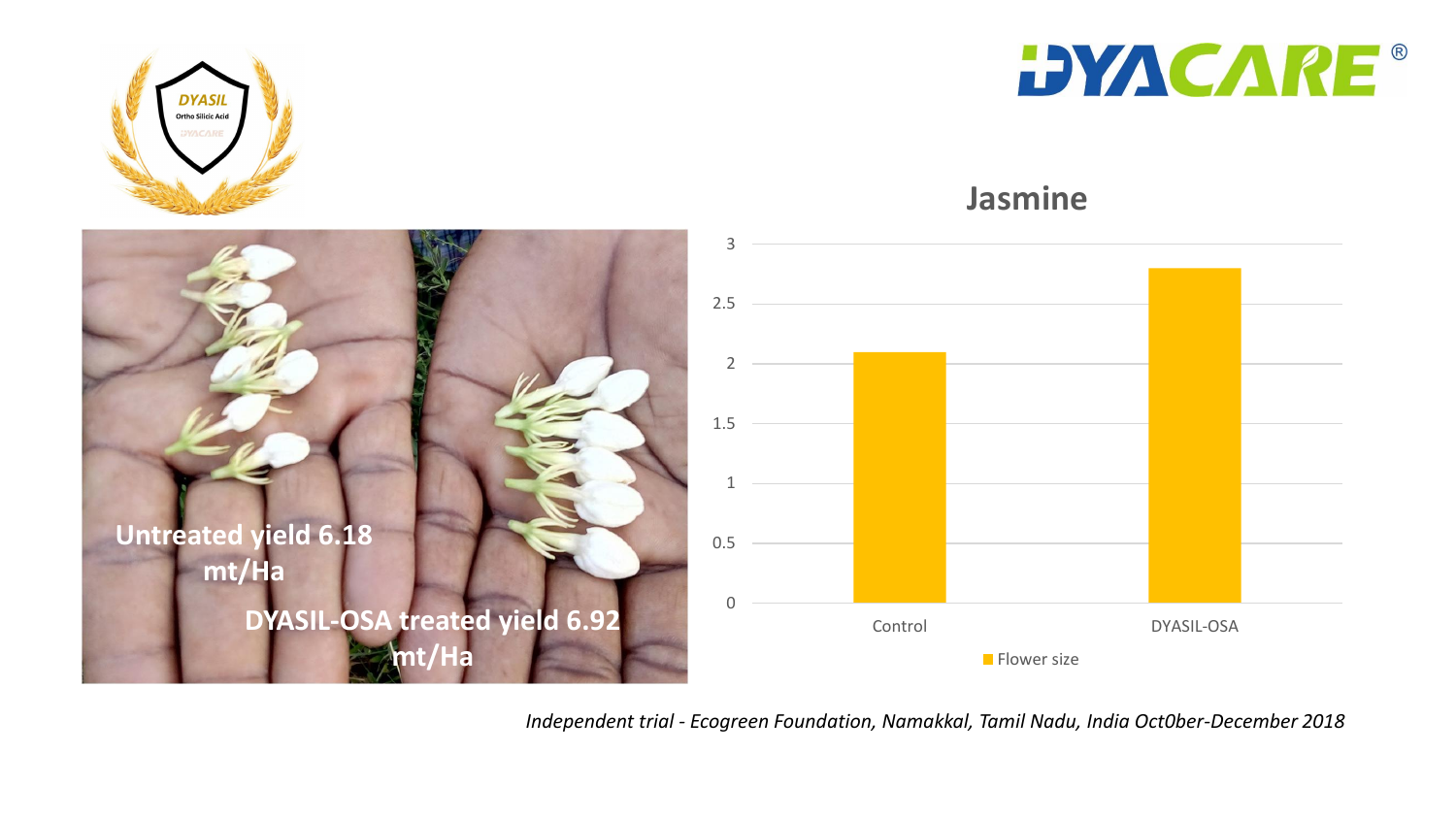

## **DYACARE®**

- **Unique highly stabilized formulation of Ortho silicic acid**
- **Molecular Formula H4O4Si**
- **Molecular weight 96.11 g/mol**
- **CAS Number 10193-36-9 (62647-18-1)**
- **Orthosilicic acid (H4SiO4) % w/v: 2.0**
- **Plant available silicon % w/v: 0.6**
- **Nitrogen % w/v: 4.0**
- **P2O<sup>5</sup> % w/v: 3.0**
- $K_2$ **O** % w/v:  $1.0$
- **Colour Yellow**
- **100 % solubility in water**
- **pH (1% solution in distilled water) : 1.10-2.20**
- **Specific gravity (g/m) : 1.07-1.15**
- **Sodium maximum (as Na) % w/v: (Less than) 0.1**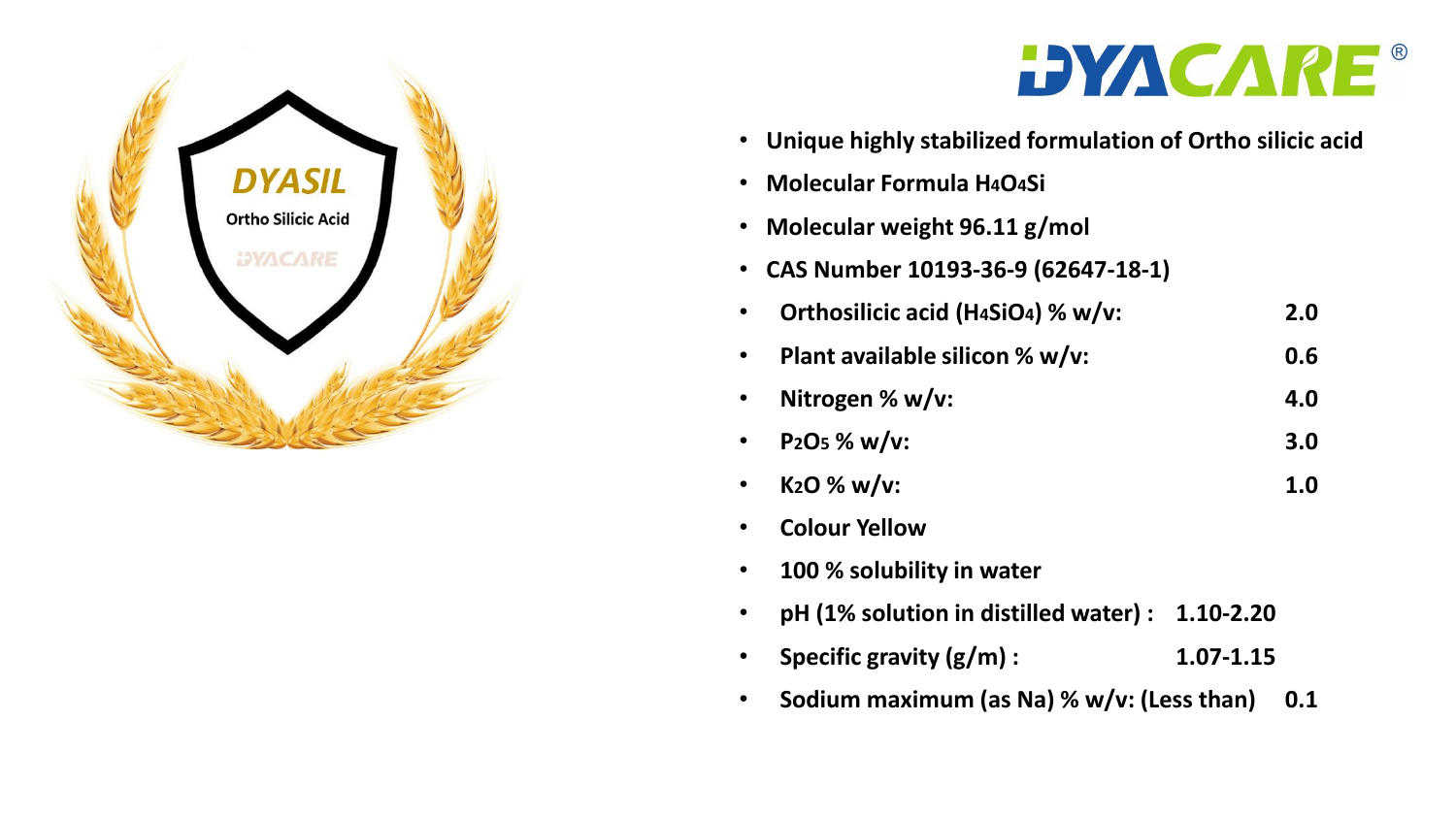

#### **Root watering and drip irrigation**

• 400 ml in 500 litres each watering

#### **Foliar application**

**DYASIL** 

**Ortho Silicic Acid** 

**DYACARE** 

- 200 ml/ha in 200 litres 500 litres water
- Apply at 7 14 day intervals during stem elongation, flowering and early fruit/tuber/seed formation.

#### **Application on amenity grasses**

• 1 litre per hectare  $/$  1 ml per M<sub>2</sub>

When applied to greens, tees & sport pitches

•The anomaly of silicon in plant biology; Epstein E.; Department of Land, Air and Water Resources, Soils, and Biogeochemistry, University of California, Davis, CA 95616-8627; september15, 1993

•Benefits of plant silicon for crops: a review; Guntzer et al.; INRA & Springer Science +Business Media; published online 30 June2011

•Uptake system of silicon in different plant species; Mitani et al.; Faculty of Agriculture, Kagawa University, Ikenobe2393, Kagawa, Japan; accepted21 January2005 •Role of silicon in enhancing the resistance of plants to biotic and abiotic stresses; Jiang Feng Ma; Soil Science and Plant Nutrition, 50:1, 11-18, 2004